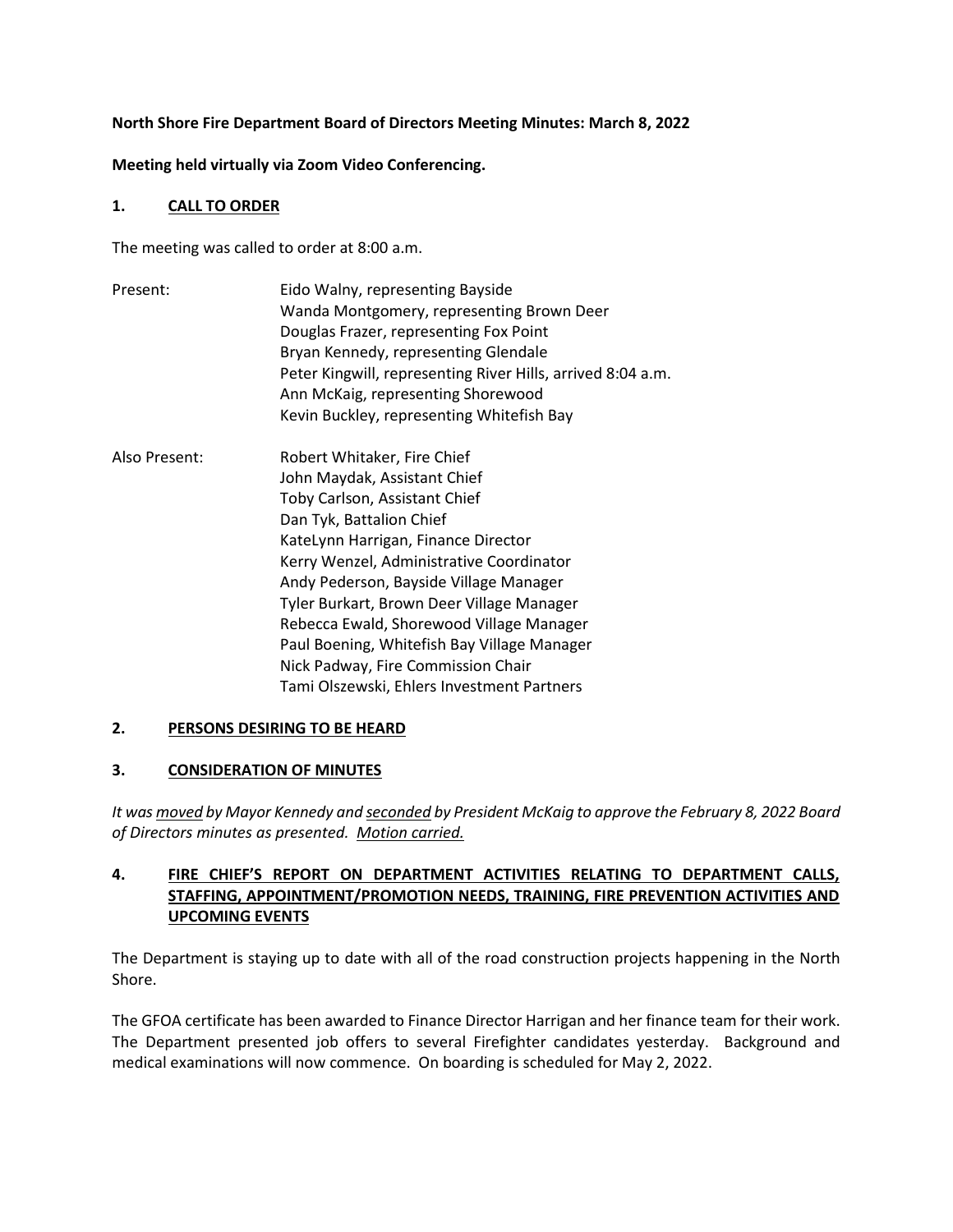The Department continues to wait on news regarding the grant that the Department submitted for the Health Department. It may require discussion on the Health Department formula due to the impact that will occur if the Department changes office locations.

Mayor Kennedy discussed different scenarios for borrowing for the Station 82 project. If a community borrows, those figures may not be able to utilize the levy limit exemption. However, if the Department borrows and charges the municipalities, the exemption could be utilized. Chief Whitaker stated Administer Hofland did contact him regarding that scenario and Staff did forward that concern to Ehlers for consideration. Mayor Kennedy stated the City is willing to borrow but would have a \$10 million limit and the City does have other anticipated capital expenditures. Chief Whitaker stated we would need to have some resolution within the next two months to remain on schedule. Staff has looked at different scenarios regarding having the Department begin payments if borrowing doesn't occur until 2023. He added that supply chain issues still remain an issue and breaking ground may be delayed due to those issues.

Chief Whitaker updated the Board on the AB874/SB826 regarding reimbursement through the State Medicaid Program. President Montgomery asked to send Chris Anderson's contact information so the group could thank him for his efforts on this program.

## **5. NSFD COMMISSION CHAIRPERSON'S REPORT**

Chairman Padway stated the Commission met late last month, and the group created the Firefighter Eligibility list. The number of candidates on the list is down from years past, partly due to a decrease in number of participants in the candidate pool. Also, the Commission has placed candidates without paramedic licensure higher on the list and the Department anticipates training those candidates at a later date to receive that license and certification. That is a departure from what the Commission has done in the past.

EMS Lieutenant list was amended to remove two individuals from the list. Those employees had recently been promoted to Fire Lieutenant and no longer wish to pursue the EMS Lieutenant position. The Department continues to work to combine these two positions.

## **6. MONTHLY FINANCIAL REPORT – KATELYNN HARRIGAN**

Finance Director Harrigan stated the Department is 16.67% through the fiscal year. Revenue is at 17.14% and expenditures are at 15.68%. The Department is currently down 12 positions, and several employees are out of paternity leave. The Department will continue to see high overtime expenses through midyear when the new hires finish the Academy.

# **7. 2021 TD AMERITRADE INVESTMENT RESULTS – TAMI OLZEWSKI, EHLERS INVESTMENT PARTNERS**

Ms. Olzewski presented her report that was included in the packet. She noted last year the LGIP was around 2.5% and currently is at .6%. The Fed has noted they will likely increase those rates.

She reviewed the Department's investment portfolio. She noted new treasury rates are increasing to around 1%. The weighted average life of the portfolio is around 1.6 years.